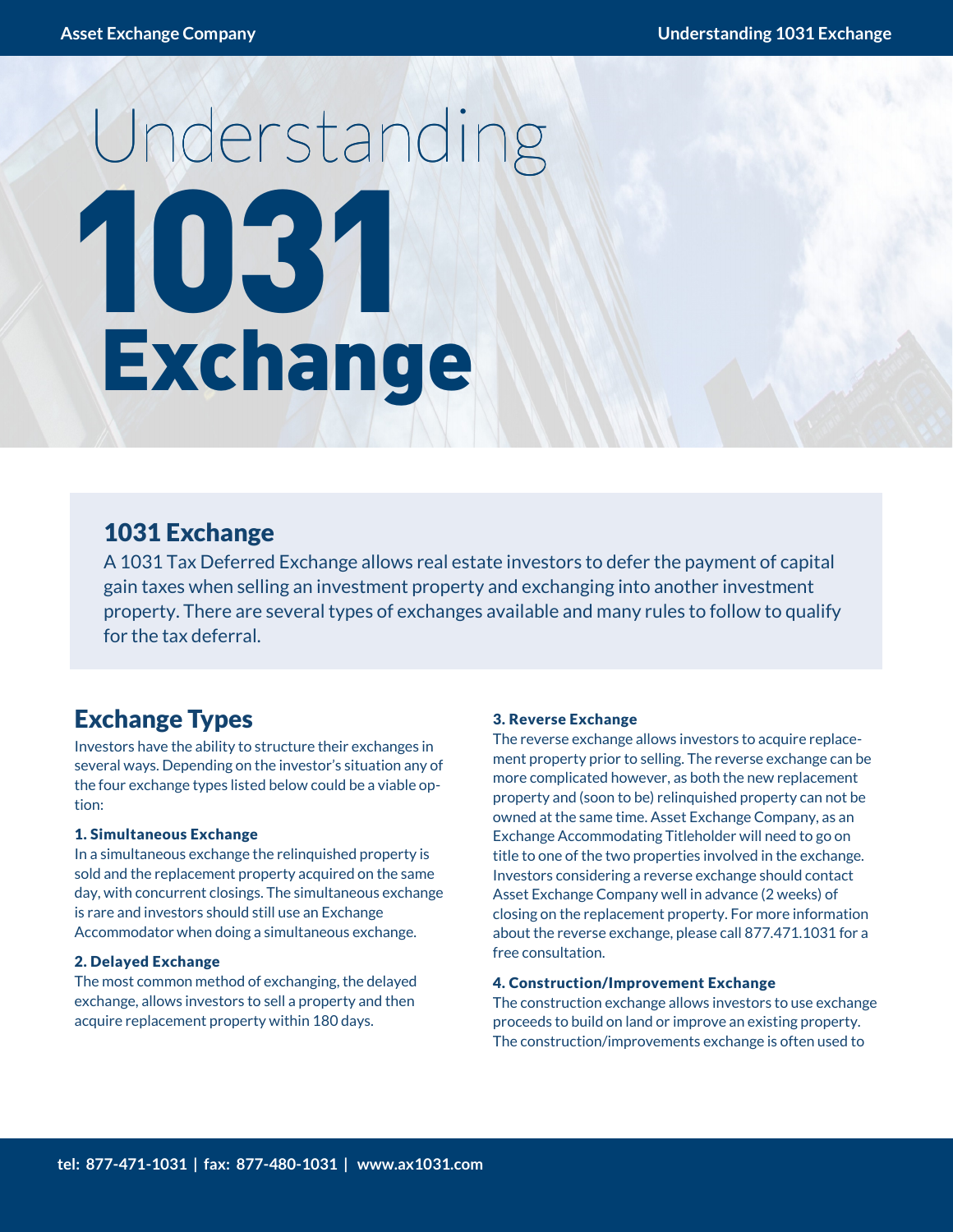acquire a 'fixer' and do improvements on the existing structure. The pitfall with a construction/improvement exchange lies in the fact that all exchange funds need to be spent on or before the 180th day of the exchange.

## Basic Exchange Guidelines

Strict adherence to the guidelines set forth within the tax code is required for a successful exchange. Investors should be aware of four basic requirements when entering into a delayed exchange, and should seek the advice of their tax accountant or attorney to ensure proper adherence to the tax code. The four basic requirements for a successful exchange are:

#### 1. Property Qualifications

The internal revenue code requires that the properties involved in an exchange must be held for productive use in trade or business or for investment, and they must be "like -kind".

The "like-kind" requirement is often a source of confusion for investors. All real estate is like-kind, with the exception of real estate outside the United States.

For example, provided the properties are within the U.S., an investor selling a rental home can exchange into a fourplex. Similarly, an investor selling a warehouse can exchange into a percentage interest in an office building.

Dealer property, or property held as inventory does not qualify for an exchange. The most important factor in determining whether a property is dealer property or inventory is "intent". Upon an audit the IRS will take a careful look at what the investor intended to do with the property at the time of acquisition. If the IRS feels that the intent of the investor was to quickly resell the property, it could be considered dealer property, or inventory, and ineligible for exchange.

#### 2. Timeline

The IRS provides a maximum of 180 days to complete an exchange. The timeline begins upon the close of escrow (COE) of the relinquished property. The replacement property (or properties) must be acquired on or before midnight of the 180th day. No Exceptions! In addition the IRS requires that all potential replacement property be identified by midnight of the 45th day.

If the replacement property (or properties) can not be acquired on or before day 180, the exchange will fail and taxes must be paid.



#### 3. Identification Rules

Identification of all potential replacement property is required on day 45 of the exchange. Identification must be in writing and the description of the properties must be unambiguous. The IRS provides two rules for identifying replacement property:

#### • The 3 Property Rule:

The 3 Property Rule allows for identification of any three properties, of any price, anywhere in the United States.

• The 200% Rule:

The 200% Rule is an option for identifying more than three properties. With the 200% Rule four or more properties can be identified, however the combined value of all properties identified can not exceed 200% of the property sold.

For example: Investor A sells a rental home for \$500,000. Investor A can identify ten \$100,000 rentals, five \$200,000 rentals or any combination of properties, provided the aggregate value does not exceed \$1,000,000.

#### 4. 100% Tax Deferral

To defer 100% of the capital gain tax liability, two requirements must be met:

A. Reinvest all the cash that was generated from the sale of the relinquished property and;

B. Purchase property equal or greater in value to the net sale price of the relinquished property.